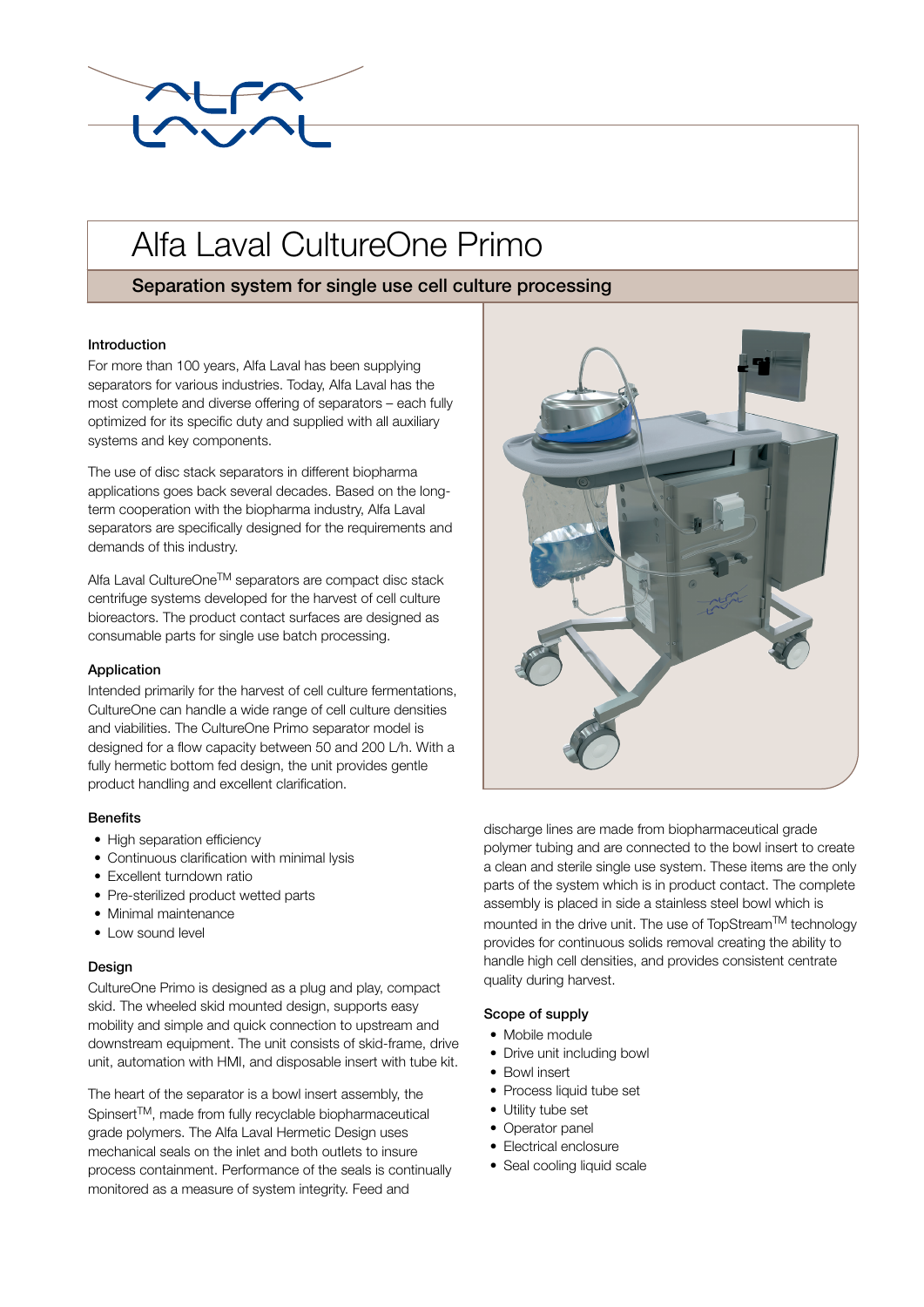### **Options**

The operating system and interface can be provided with either Siemens or Allen Bradley HMI and PLC.

### Working principle

The system is primed via a sterile connection (4). Cell culture broth from the bioreactor enters the system via a sterile connector (3). The feedline is equipped with a single use centrifugal pump (6) and flowmeter (7) to deliver and measure flow to the separator. Product enters the separator bowl insert from below. Separation takes place between the bowl discs as a result of the centrifugal force that causes the solids to move towards the periphery. This clarified liquid is continually removed from the system via single use tubing and another sterile connector (11). A flow regulation device is included in the line (10).

Separated solids move to the periphery of the Spinsert and exit as a concentrated solids stream. This concentrated biomass exits the system continuously via a positive displacement pump (12) to insure controlled and consistent flow.

Temperature and pressure are continually monitored for feed, clarified liquid and concentrated solids.



Spinsert separation insert for CultureOne Primo\*

\* The details illustrated do not necessarily correspond to the separator described.



- 1. Control cabinet
- 2. Motor starter cabinet and VFD
- 3. Product inlet
- 4. Priming liquid
- 5. Valve
	- 6. Feed pump
	- 7. Flow meter
	- 8. Cooling liquid reservoir
	- 9. Pump
	- 10. Flow control valve
- 11. Liquid product outlet
	- 12. Pump
	- 13. Concentrated outlet
	- 14. Divert line